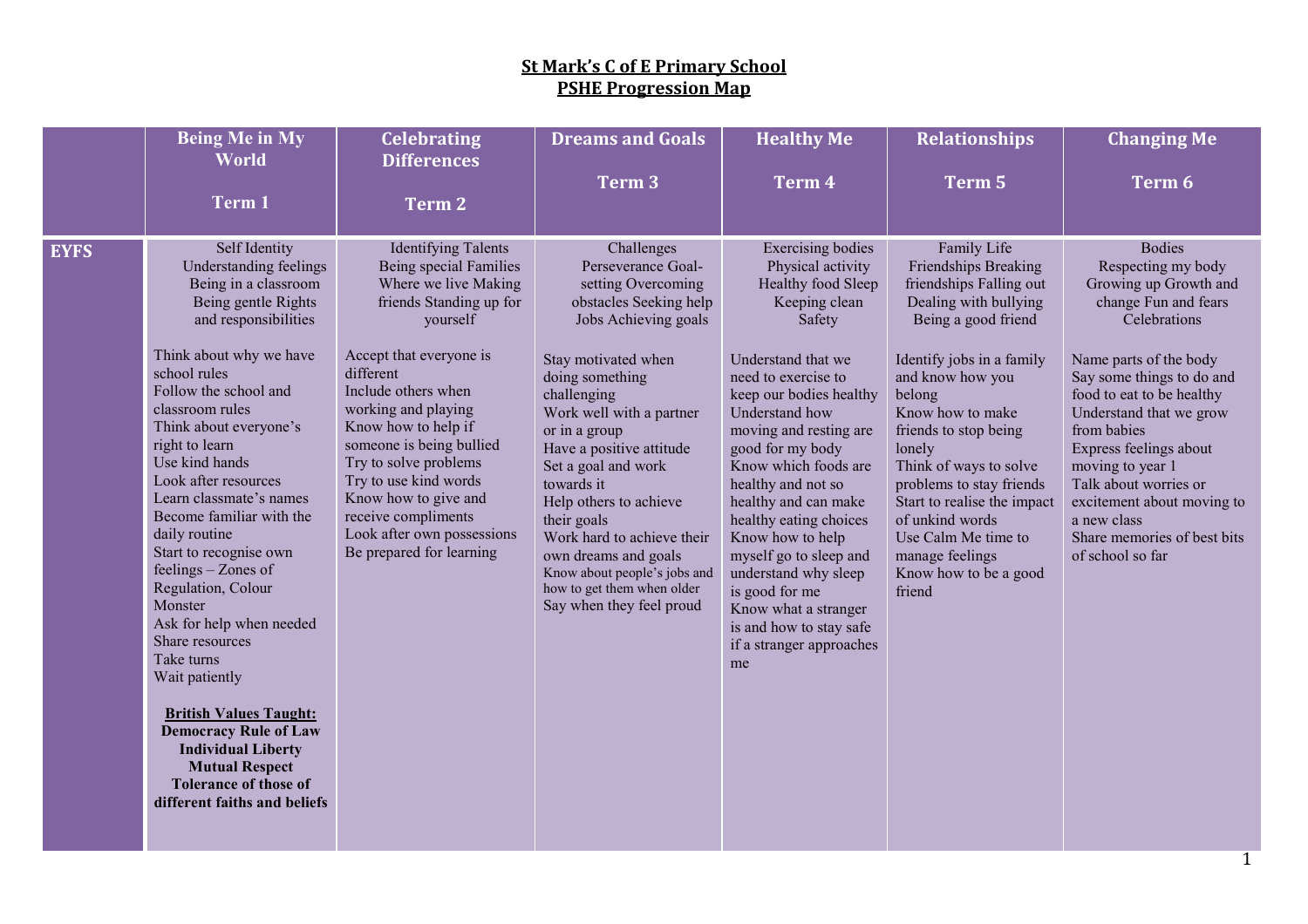| Year 1 | Feeling special and safe<br>Being part of a class<br>Rights and responsibilities<br>Rewards and feeling proud<br>Consequences<br>Owning the Learning<br>Charter<br>I can explain why my class<br>is a happy and safe place to<br>learn.<br>I can give different<br>examples where I or others<br>make my class happy and<br>safe. | Similarities and differences<br>Understanding bullying and<br>knowing how to deal with it<br>Making new friends<br>Celebrating the differences<br>in everyone<br>I can tell you some ways that<br>I am different and similar to<br>other people in my class, and<br>why this makes us all<br>special.<br>I can explain what bullying<br>is and how being bullied<br>might make somebody feel. | Setting goals<br>Identifying successes and<br>achievements<br>Learning styles<br>Working well and<br>celebrating achievement<br>with a partner<br>Tackling new challenges<br>Identifying and<br>overcoming obstacles<br>Feelings of Success<br>I can explain how I feel<br>when I am successful and<br>how this can be celebrated<br>positively.<br>I can say why my internal<br>treasure chest is an<br>important place to store<br>positive feelings. | Keeping myself<br>healthy<br>Healthier lifestyle<br>choices<br>Keeping clean<br>Being safe<br>Medicine safety/safety<br>with household items<br>Road safety<br>Linking health and<br>happiness<br>I can explain why I<br>think my body is<br>amazing and can<br>identify a range of<br>ways to keep it safe<br>and healthy.<br>I can give examples of<br>when being healthy can<br>help me feel happy. | Belonging to a family<br>Making friends/being a<br>good friend<br>Physical contact<br>preferences<br>People who help us<br>Qualities as a friend and<br>person Self-<br>acknowledgement<br>Being a good friend to<br>myself<br>Celebrating special<br>relationships<br>I can explain why I have<br>special relationships with<br>some people and how<br>these relationships help<br>me feel safe and good<br>about myself. I can also<br>explain how my qualities<br>help these relationships.<br>I can give examples of<br>behaviour in other people<br>that I appreciate and<br>behaviours that I don't<br>like. | Life cycles - animal and<br>human Changes in me<br>Changes since being a baby<br>Differences between female<br>and male bodies (correct<br>terminology)<br>Linking growing and<br>learning<br>Coping with change<br>Transition<br>I can compare how I am now<br>to when I was a baby and<br>explain some of the changes<br>that will happen to me as I<br>get older. I can use the<br>correct names for penis,<br>testicles, anus, vagina,<br>vulva, and give reasons why<br>they are private.<br>I can explain why some<br>changes I might experience<br>might feel better than others. |
|--------|-----------------------------------------------------------------------------------------------------------------------------------------------------------------------------------------------------------------------------------------------------------------------------------------------------------------------------------|-----------------------------------------------------------------------------------------------------------------------------------------------------------------------------------------------------------------------------------------------------------------------------------------------------------------------------------------------------------------------------------------------|---------------------------------------------------------------------------------------------------------------------------------------------------------------------------------------------------------------------------------------------------------------------------------------------------------------------------------------------------------------------------------------------------------------------------------------------------------|--------------------------------------------------------------------------------------------------------------------------------------------------------------------------------------------------------------------------------------------------------------------------------------------------------------------------------------------------------------------------------------------------------|--------------------------------------------------------------------------------------------------------------------------------------------------------------------------------------------------------------------------------------------------------------------------------------------------------------------------------------------------------------------------------------------------------------------------------------------------------------------------------------------------------------------------------------------------------------------------------------------------------------------|------------------------------------------------------------------------------------------------------------------------------------------------------------------------------------------------------------------------------------------------------------------------------------------------------------------------------------------------------------------------------------------------------------------------------------------------------------------------------------------------------------------------------------------------------------------------------------------|
| Year 2 | Hopes and fears for the<br>year<br>Rights and responsibilities<br>Rewards and consequences<br>Safe and fair learning<br>environment<br>Valuing contributions<br>Choices Recognising<br>feelings                                                                                                                                   | Assumptions and stereotypes<br>about gender<br>Understanding bullying<br>Standing up for self and<br>others<br>Making new friends<br>Gender diversity<br>Celebrating difference and<br>remaining friends                                                                                                                                                                                      | Achieving realistic goals<br>Perseverance<br>Learning strengths<br>Learning with others<br>Group co-operation<br>Contributing to and<br>sharing success<br>I can explain how I played<br>my part in a group and the                                                                                                                                                                                                                                     | Motivation<br>Healthier choices<br>Relaxation<br>Healthy eating and<br>nutrition<br>Healthier snacks and<br>sharing food<br>I can explain why<br>foods and medicines                                                                                                                                                                                                                                   | Different types of family<br>Physical contact<br>boundaries<br>Friendship and conflict<br>Secrets Trust and<br>appreciation<br>Expressing appreciation<br>for special relationships                                                                                                                                                                                                                                                                                                                                                                                                                                | Life cycles in nature<br>Growing from young to old<br>Increasing independence<br>Differences in female and<br>male bodies (correct<br>terminology)<br>Assertiveness<br>Preparing for transition<br>I can use the correct terms to                                                                                                                                                                                                                                                                                                                                                        |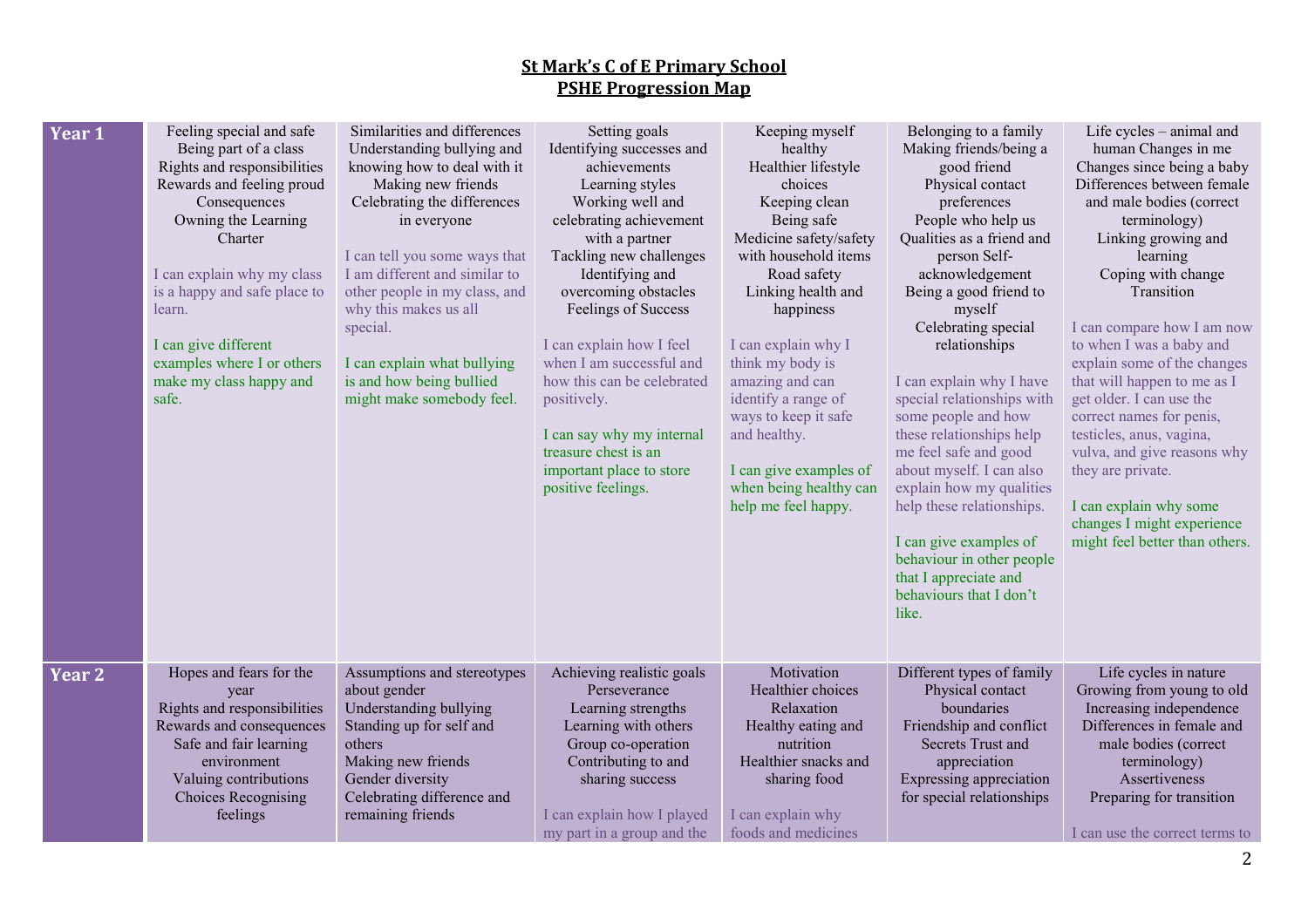|        | I can explain why my<br>behaviour can impact on<br>other people in my class.<br>I can compare my own and<br>my friends' choices and can<br>express why some choices<br>are better than others.<br><b>British Values Taught:</b><br><b>Democracy Rule of Law</b><br><b>Individual Liberty</b><br><b>Mutual Respect</b><br><b>Tolerance of those of</b><br>different faiths and beliefs                                                                                          | I can explain that sometimes<br>people get bullied because<br>they are seen to be different;<br>this might include people<br>who do not conform to<br>gender stereotypes.<br>I can explain how it feels to<br>have a friend and be a<br>friend. I can also explain<br>why it is OK to be different<br>from my friends.                                                                                                                                                                             | parts other people played<br>to create an end product.<br>I can explain how our<br>skills complemented each<br>other. I can explain how it<br>felt to be part of a group<br>and can identify a range of<br>feelings about group work.                                                                                                                                                                                                                                       | can be good for my<br>body comparing my<br>ideas with less healthy/<br>unsafe choices.<br>I can compare my own<br>and my friends'<br>choices and can<br>express how it feels to<br>make healthy and safe<br>choices.                                                                                                                                                                                                                      | I can explain why some<br>things might make me<br>feel uncomfortable in a<br>relationship and compare<br>this with relationships<br>that make me feel safe<br>and special.<br>I can give examples of<br>some different problem-<br>solving techniques and<br>explain how I might use<br>them in certain situations<br>in my relationships.                                                                                                           | describe penis, testicles,<br>anus, vagina, vulva and<br>explain why they are private.<br>I can explain why some<br>types of touches feel OK and<br>others don't.<br>I can tell you what I like and<br>don't like about being a boy/<br>girl and getting older, and<br>recognise that other people<br>might feel differently to me.                                                                                                                                                                        |
|--------|--------------------------------------------------------------------------------------------------------------------------------------------------------------------------------------------------------------------------------------------------------------------------------------------------------------------------------------------------------------------------------------------------------------------------------------------------------------------------------|----------------------------------------------------------------------------------------------------------------------------------------------------------------------------------------------------------------------------------------------------------------------------------------------------------------------------------------------------------------------------------------------------------------------------------------------------------------------------------------------------|-----------------------------------------------------------------------------------------------------------------------------------------------------------------------------------------------------------------------------------------------------------------------------------------------------------------------------------------------------------------------------------------------------------------------------------------------------------------------------|-------------------------------------------------------------------------------------------------------------------------------------------------------------------------------------------------------------------------------------------------------------------------------------------------------------------------------------------------------------------------------------------------------------------------------------------|------------------------------------------------------------------------------------------------------------------------------------------------------------------------------------------------------------------------------------------------------------------------------------------------------------------------------------------------------------------------------------------------------------------------------------------------------|------------------------------------------------------------------------------------------------------------------------------------------------------------------------------------------------------------------------------------------------------------------------------------------------------------------------------------------------------------------------------------------------------------------------------------------------------------------------------------------------------------|
| Year 3 | Setting personal goals<br>Self-identity and worth<br>Positivity in challenges<br>Rules, rights and<br>responsibilities<br>Rewards and consequences<br>Responsible choices<br>Seeing things from others'<br>perspectives<br>I can explain how my<br>behaviour can affect how<br>others feel and behave.<br>I can explain why it is<br>important to have rules and<br>how that helps me and<br>others in my class learn. I<br>can explain why it is<br>important to feel valued. | Families and their<br>differences<br>Family conflict and how to<br>manage it (child-centred)<br>Witnessing bullying and<br>how to solve it<br>Recognising how words can<br>be hurtful<br>Giving and receiving<br>compliments<br>I can describe different<br>conflicts that might happen<br>in family or friendship<br>groups and how words can<br>be used in hurtful or kind<br>ways when conflicts happen.<br>I can tell you how being<br>involved with a conflict<br>makes me feel and can offer | Difficult challenges and<br>achieving success<br>Dreams and ambitions<br>New challenges<br>Motivation and enthusiasm<br>Recognising and trying to<br>overcome obstacles<br>Evaluating learning<br>processes<br>Managing Feelings<br>Simple budgeting<br>I can explain the different<br>ways that help me learn<br>and what I need to do to<br>improve.<br>I am confident and positive<br>when I share my success<br>with others. I can explain<br>how these feelings can be | Exercise<br>Fitness challenges<br>Food labelling and<br>healthy swaps<br>Attitudes towards<br>drugs<br>Keeping safe and why<br>it's important online<br>and offline scenarios<br>Respect for myself and<br>others<br>Healthy and safe<br>choices<br>I can identify things,<br>people and places that I<br>need to keep safe from,<br>and can tell you some<br>strategies for keeping<br>myself safe and healthy<br>including who to go to | Family roles and<br>responsibilities<br>Friendship and<br>negotiation<br>Keeping safe online and<br>who to go to for help<br>Being a global citizen<br>Being aware of how my<br>choices affect others<br>Awareness of how other<br>children have different<br>lives<br>Expressing appreciation<br>for family and friends<br>I can explain how my life<br>is influenced positively<br>by people I know and<br>also by people from<br>other countries. | How babies grow<br>Understanding a baby's<br>needs<br>Outside body changes<br>Inside body changes<br>Family stereotypes<br>Challenging my ideas<br>Preparing for transition<br>I can explain how boys' and<br>girls' bodies change on the<br>inside/outside during the<br>growing up process and can<br>tell you why these changes<br>are necessary so that their<br>bodies can make babies<br>when they grow up.<br>I recognise how I feel about<br>these changes happening to<br>me and can suggest some |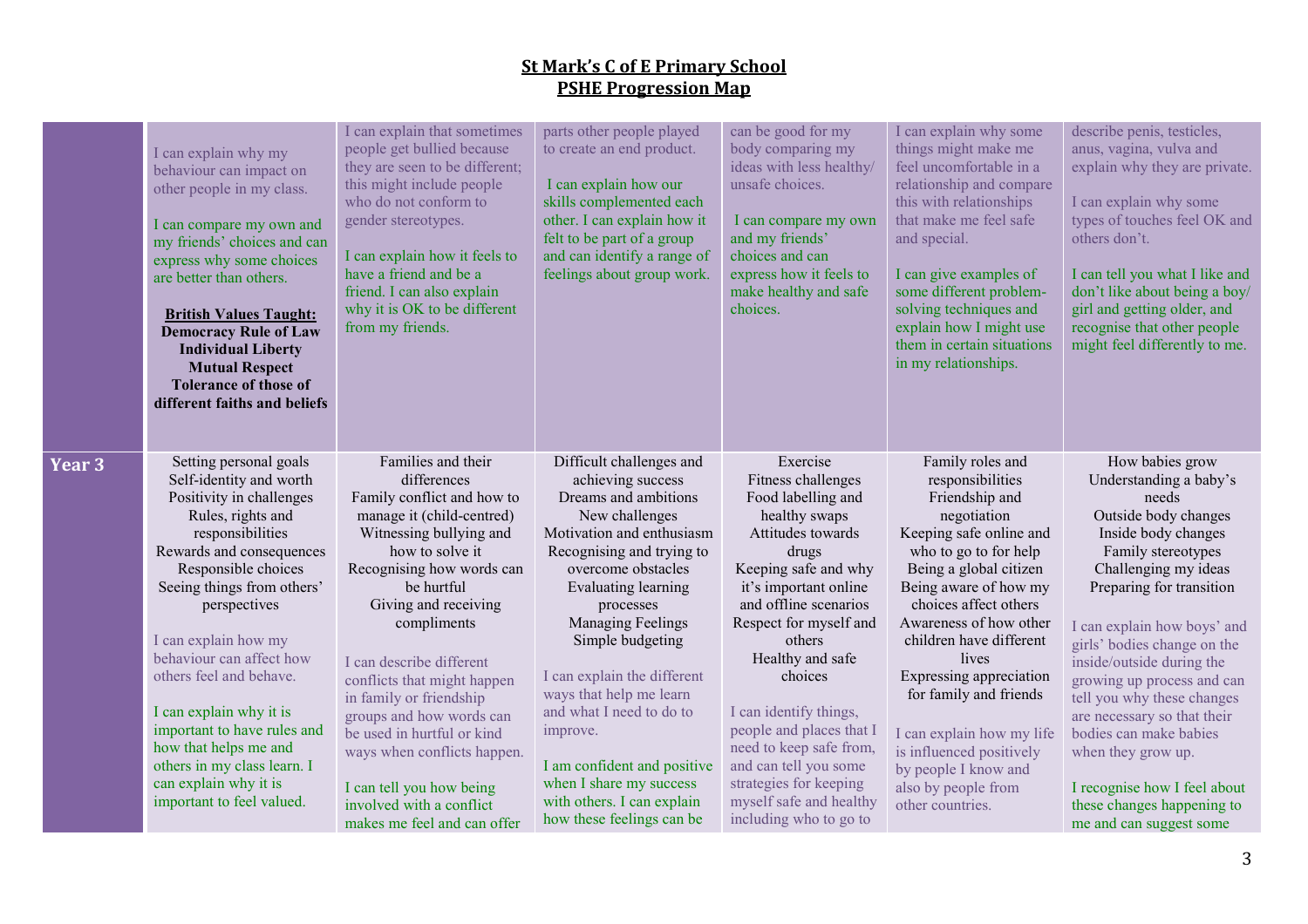|               | <b>British Values Taught:</b><br><b>Democracy Rule of Law</b><br><b>Individual Liberty</b><br><b>Mutual Respect</b><br><b>Tolerance of those of</b><br>different faiths and beliefs                                                                                                                                                                                                                                                                                                                                                                                                                                           | strategies to help the<br>situation. e.g Solve It<br>Together or asking for help.                                                                                                                                                                                                                                                                                                                                                                                                                                                           | stored in my internal<br>treasure chest and why this<br>is important.                                                                                                                                                                                                                                                                                    | for help and how to call<br>emergency services.<br>I can express how<br>being anxious/ scared<br>and unwell feels.                                                                                                                                                                                                                                | I can explain why my<br>choices might affect my<br>family, friendships and<br>people around the world<br>who I don't know.                                                                                                                                                                                                                                                      | ideas to cope with these<br>feelings.                                                                                                                                                                                                                                                                                                                                                                                                                                                                                          |
|---------------|-------------------------------------------------------------------------------------------------------------------------------------------------------------------------------------------------------------------------------------------------------------------------------------------------------------------------------------------------------------------------------------------------------------------------------------------------------------------------------------------------------------------------------------------------------------------------------------------------------------------------------|---------------------------------------------------------------------------------------------------------------------------------------------------------------------------------------------------------------------------------------------------------------------------------------------------------------------------------------------------------------------------------------------------------------------------------------------------------------------------------------------------------------------------------------------|----------------------------------------------------------------------------------------------------------------------------------------------------------------------------------------------------------------------------------------------------------------------------------------------------------------------------------------------------------|---------------------------------------------------------------------------------------------------------------------------------------------------------------------------------------------------------------------------------------------------------------------------------------------------------------------------------------------------|---------------------------------------------------------------------------------------------------------------------------------------------------------------------------------------------------------------------------------------------------------------------------------------------------------------------------------------------------------------------------------|--------------------------------------------------------------------------------------------------------------------------------------------------------------------------------------------------------------------------------------------------------------------------------------------------------------------------------------------------------------------------------------------------------------------------------------------------------------------------------------------------------------------------------|
| Year 4        | Being part of a class team<br>Being a school citizen<br>Rights, responsibilities and<br>democracy (school council)<br>Rewards and consequences<br>Group decision-making<br>Having a voice<br>What motivates behaviour<br>I can explain why being<br>listened to and listening to<br>others is important in my<br>school community.<br>I can explain why being<br>democratic is important and<br>can help me and others feel<br>valued.<br><b>British Values Taught:</b><br><b>Democracy Rule of Law</b><br><b>Individual Liberty</b><br><b>Mutual Respect</b><br><b>Tolerance of those of</b><br>different faiths and beliefs | Challenging assumptions<br>Judging by appearance<br>Accepting self and others<br>Understanding influences<br>Understanding bullying<br>Problem-solving<br>Identifying how special and<br>unique everyone is<br><b>First Impressions</b><br>I can tell you a time when<br>my first impression of<br>someone changed as I got to<br>know them. I can also<br>explain why bullying might<br>be difficult to spot and what<br>to do about it if I'm not sure.<br>I can explain why it is good<br>to accept myself and others<br>for who we are. | Hopes and dreams<br>Overcoming<br>disappointment<br>Creating new, realistic<br>dreams<br>Achieving goals<br>Working in a group<br>Celebrating contributions<br>Resilience<br>Positive attitudes<br>I can plan and set new<br>goals even after a<br>disappointment.<br>I can explain what it means<br>to be resilient and to have<br>a positive attitude. | Healthier friendships<br>Group dynamics<br>Smoking<br>Alcohol Assertiveness<br>Peer pressure<br>Celebrating inner<br>strength<br>I can recognise when<br>people are putting me<br>under pressure and can<br>explain ways to resist<br>this when I want to.<br>I can identify feelings<br>of anxiety and fear<br>associated with peer<br>pressure. | Jealousy Love and loss<br>Memories of loved ones<br>Getting on and Falling<br>Out<br>Girlfriends and<br>boyfriends<br>Showing appreciation to<br>people and Animals<br>I can recognise how<br>people are feeling when<br>they miss a special<br>person or animal.<br>I can give ways that<br>might help me manage<br>my feelings when<br>missing a special person<br>or animal. | Being unique<br>Having a baby<br>Girls and puberty<br>Confidence in change<br>Accepting change<br>Preparing for transition<br>Environmental change<br>I can summarise the changes<br>that happen to boys' and<br>girls' bodies that prepare<br>them for making a baby<br>when they are older.<br>I can explain some of the<br>choices I might make in the<br>future and some of the<br>choices that I have no<br>control over. I can offer<br>some suggestions about how<br>I might manage my feelings<br>when changes happen. |
| <u>Year 5</u> | Planning the forthcoming<br>year<br>Being a citizen                                                                                                                                                                                                                                                                                                                                                                                                                                                                                                                                                                           | Cultural differences and how<br>they can cause conflict<br>Racism                                                                                                                                                                                                                                                                                                                                                                                                                                                                           | Future dreams<br>The importance of money<br>Jobs and careers                                                                                                                                                                                                                                                                                             | Smoking, including<br>vaping<br>Alcohol                                                                                                                                                                                                                                                                                                           | Self-recognition and self-<br>worth<br>Building self-esteem                                                                                                                                                                                                                                                                                                                     | Self- and body image<br>Influence of online and<br>media on body image                                                                                                                                                                                                                                                                                                                                                                                                                                                         |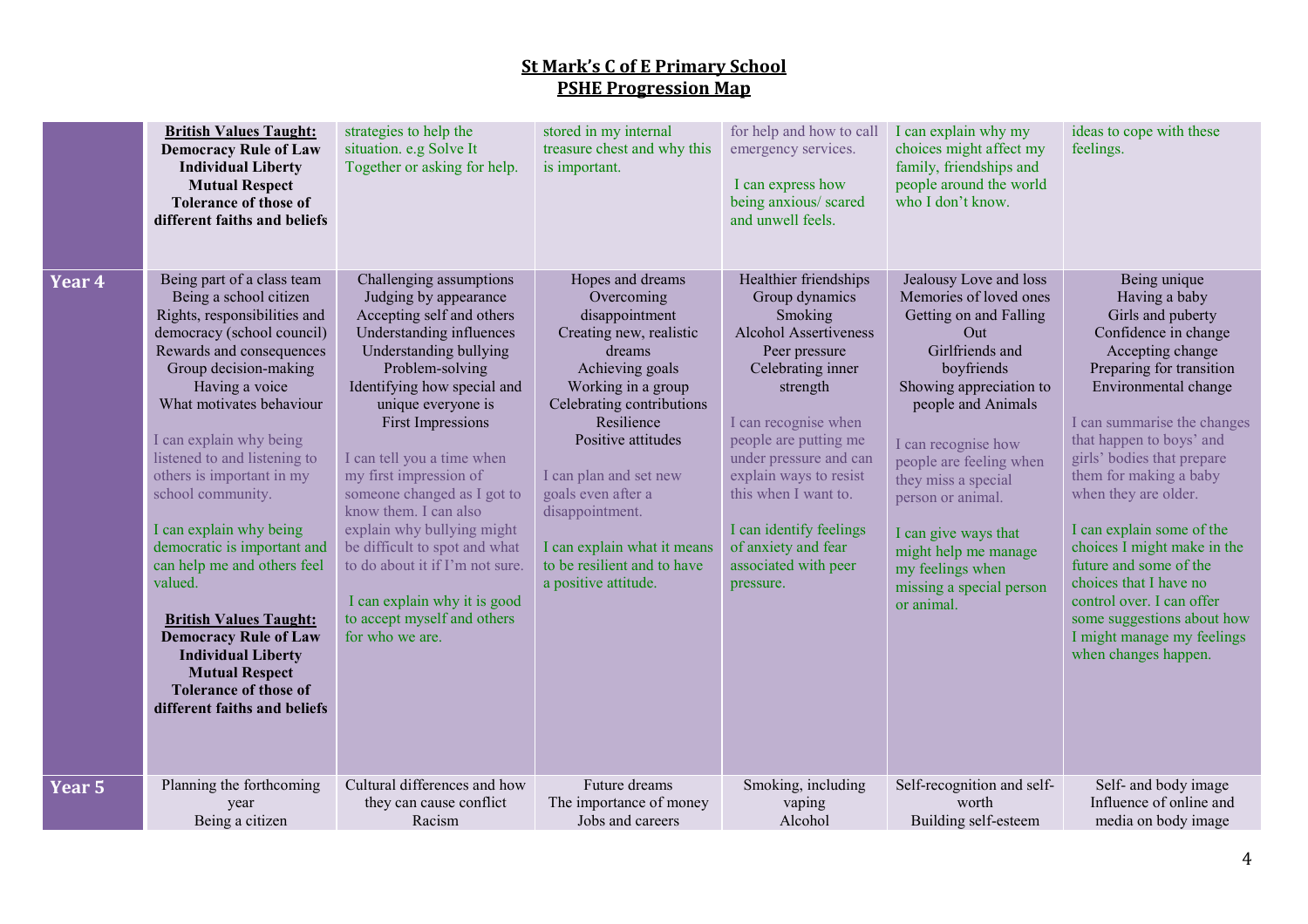| Rights and responsibilities<br>Rewards and consequences<br>How behaviour affects<br>groups<br>Democracy, having a voice,<br>Participating<br>I can compare my life with<br>other people in my country<br>and explain why we have<br>rules, rights and<br>responsibilities to try and<br>make the school and the<br>wider community a fair<br>place.<br>I can explain how the<br>actions of one person can<br>affect another and can give<br>examples of this from<br>school and a wider<br>community context.<br><b>British Values Taught:</b><br><b>Democracy Rule of Law</b><br><b>Individual Liberty</b><br><b>Mutual Respect</b><br><b>Tolerance of those of</b><br>different faiths and beliefs | Rumours and name-calling<br>Types of bullying<br>Material wealth and<br>happiness<br>Enjoying and respecting<br>other cultures<br>I can explain the differences<br>between direct and indirect<br>types of bullying and can<br>offer a range of strategies to<br>help myself and others if we<br>become involved (directly or<br>indirectly) in a bullying<br>situation.<br>I can explain why racism<br>and other forms of<br>discrimination are unkind. I<br>can express how I feel about<br>discriminatory behaviour. | Dream job and how to get<br>there<br>Goals in different cultures<br>Supporting others (charity)<br>Motivation<br>I can compare my hopes<br>and dreams with those of<br>young people from<br>different cultures.<br>I can reflect on the hopes<br>and dreams of young<br>people from another<br>culture and explain how<br>this makes me feel. | Alcohol and anti-social<br>behaviour<br>Emergency aid<br>Body image<br>Relationships with<br>food<br>Healthy choices<br>Motivation and<br>behaviour<br>I can explain different<br>roles that food and<br>substances can play in<br>people's lives. I can<br>also explain how<br>people can develop<br>eating problems<br>(disorders) relating to<br>body image pressures<br>and how smoking and<br>alcohol misuse is<br>unhealthy.<br>I can summarise<br>different ways that I<br>respect and value my<br>body. | Safer online<br>communities<br>Rights and<br>responsibilities online<br>Online gaming and<br>gambling<br>Reducing screen time<br>Dangers of online<br>grooming<br>SMARRT internet safety<br>rules<br>I can compare different<br>types of friendships and<br>the feelings associated<br>with them. I can also<br>explain how to stay safe<br>when using technology<br>to communicate with my<br>friends, including how to<br>stand up for myself,<br>negotiate and to resist<br>peer pressure.<br>I can apply strategies to<br>manage my feelings and<br>the pressures I may face<br>to use technology in<br>ways that may be risky<br>or cause harm to myself<br>or others. | Puberty for girls<br>Puberty for boys<br>Conception (including IVF)<br>Growing responsibility<br>Coping with change<br>Preparing for transition<br>I can explain how boys and<br>girls change during puberty<br>and why looking after<br>myself physically and<br>emotionally is important. I<br>can also summarise the<br>process of conception.<br>I can express how I feel<br>about the changes that will<br>happen to me during<br>puberty, and that I accept<br>these changes might happen<br>at different times to my<br>friends. |
|------------------------------------------------------------------------------------------------------------------------------------------------------------------------------------------------------------------------------------------------------------------------------------------------------------------------------------------------------------------------------------------------------------------------------------------------------------------------------------------------------------------------------------------------------------------------------------------------------------------------------------------------------------------------------------------------------|-------------------------------------------------------------------------------------------------------------------------------------------------------------------------------------------------------------------------------------------------------------------------------------------------------------------------------------------------------------------------------------------------------------------------------------------------------------------------------------------------------------------------|-----------------------------------------------------------------------------------------------------------------------------------------------------------------------------------------------------------------------------------------------------------------------------------------------------------------------------------------------|-----------------------------------------------------------------------------------------------------------------------------------------------------------------------------------------------------------------------------------------------------------------------------------------------------------------------------------------------------------------------------------------------------------------------------------------------------------------------------------------------------------------|-----------------------------------------------------------------------------------------------------------------------------------------------------------------------------------------------------------------------------------------------------------------------------------------------------------------------------------------------------------------------------------------------------------------------------------------------------------------------------------------------------------------------------------------------------------------------------------------------------------------------------------------------------------------------------|-----------------------------------------------------------------------------------------------------------------------------------------------------------------------------------------------------------------------------------------------------------------------------------------------------------------------------------------------------------------------------------------------------------------------------------------------------------------------------------------------------------------------------------------|
| Identifying goals for the                                                                                                                                                                                                                                                                                                                                                                                                                                                                                                                                                                                                                                                                            | Perceptions of normality                                                                                                                                                                                                                                                                                                                                                                                                                                                                                                | Personal learning goals, in                                                                                                                                                                                                                                                                                                                   | Taking personal                                                                                                                                                                                                                                                                                                                                                                                                                                                                                                 | Mental health                                                                                                                                                                                                                                                                                                                                                                                                                                                                                                                                                                                                                                                               | Self-image                                                                                                                                                                                                                                                                                                                                                                                                                                                                                                                              |
| year                                                                                                                                                                                                                                                                                                                                                                                                                                                                                                                                                                                                                                                                                                 | Understanding disability                                                                                                                                                                                                                                                                                                                                                                                                                                                                                                | and out of school                                                                                                                                                                                                                                                                                                                             | responsibility                                                                                                                                                                                                                                                                                                                                                                                                                                                                                                  | Identifying mental health                                                                                                                                                                                                                                                                                                                                                                                                                                                                                                                                                                                                                                                   | Body image                                                                                                                                                                                                                                                                                                                                                                                                                                                                                                                              |
| Global citizenship                                                                                                                                                                                                                                                                                                                                                                                                                                                                                                                                                                                                                                                                                   | Power struggles                                                                                                                                                                                                                                                                                                                                                                                                                                                                                                         | Success criteria                                                                                                                                                                                                                                                                                                                              | How substances affect                                                                                                                                                                                                                                                                                                                                                                                                                                                                                           | worries and sources of                                                                                                                                                                                                                                                                                                                                                                                                                                                                                                                                                                                                                                                      | Puberty and feelings                                                                                                                                                                                                                                                                                                                                                                                                                                                                                                                    |
| Children's universal rights                                                                                                                                                                                                                                                                                                                                                                                                                                                                                                                                                                                                                                                                          | Understanding bullying                                                                                                                                                                                                                                                                                                                                                                                                                                                                                                  | Emotions in success                                                                                                                                                                                                                                                                                                                           | the body                                                                                                                                                                                                                                                                                                                                                                                                                                                                                                        | support                                                                                                                                                                                                                                                                                                                                                                                                                                                                                                                                                                                                                                                                     | Conception to birth                                                                                                                                                                                                                                                                                                                                                                                                                                                                                                                     |

**Year 6**